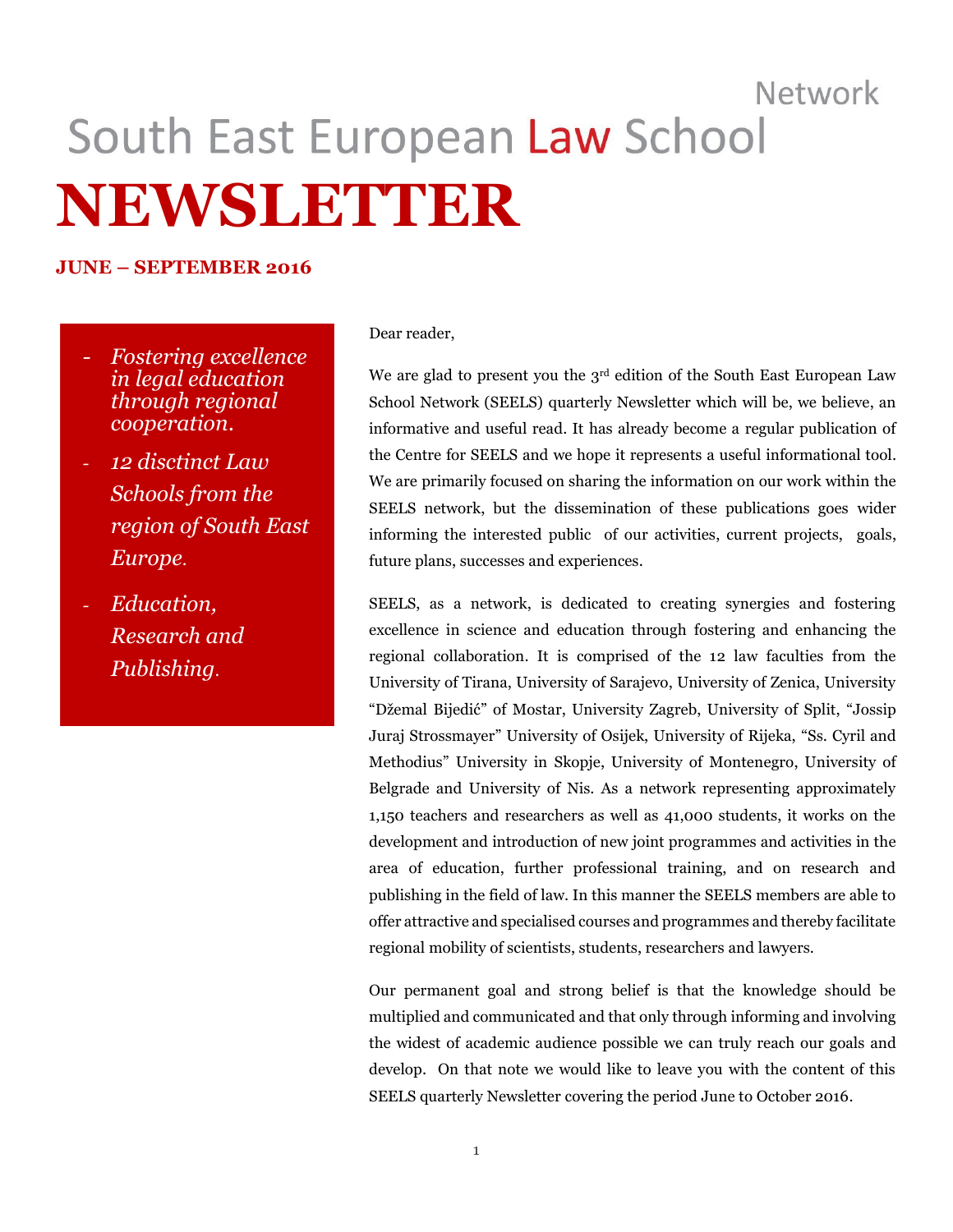#### **SEE EU CLUSTER OF EXCELLENCE IN EUROPEAN AND INTERNATIONAL LAW**

The SEE | EU Cluster of Excellence is a four year project which is jointly implemented by SEELS Network and Europa-Institut of Saarland University in Germany and has been officially launched last year (November). The project was envisaged to contain a plethora of activities. As the project is in its first year of implementation, some of the envisaged activities have already been conducted, while others are yet to be. It includes the research stays in Europa Institut for scholars form SEELS network, various workshops, production of publications and summer school events, to name but a few. The overall project is financially supported by the German Academic Exchange Service (DAAD). One of the most significant activities that took place in this period has been the Summer School "Human Rights and EU Law Harmonization" that took place in Saarbrücken, Germany during the month of July, 2016.

#### **Summer School "Human Rights and EU Law Harmonization"**

This was the first Summer School held within the Cluster of Excellence in European and International Law. Thematically, it was centered on human right issues offering a deeper and comparative insight in the European Law and the national legislations in the SEE region. The Summer School caused significant interest among young academic being an excellent opportunity for PhD candidates and advanced Master students from the SEELS network and Europa-Institut to broaden their knowledge on this topic as well as to exchange experiences and get to know new methods of work and study. It took place in the Europa-Institut in Germany from the  $17<sup>th</sup>$  till  $31<sup>st</sup>$  of July and it hosted  $25$ students from the SEE region and five students from Germany. Similarly, the six lecturers participating were also coming from the SEELS network and Europa-Institut.

More information about the Cluster of Excellence can be found under the following link: www.see-eu-cluster.eu/

**CLUSTER OF EXCELLENCE IN EUROPEAN AND INTERNATIONAL LAW** 

see eu

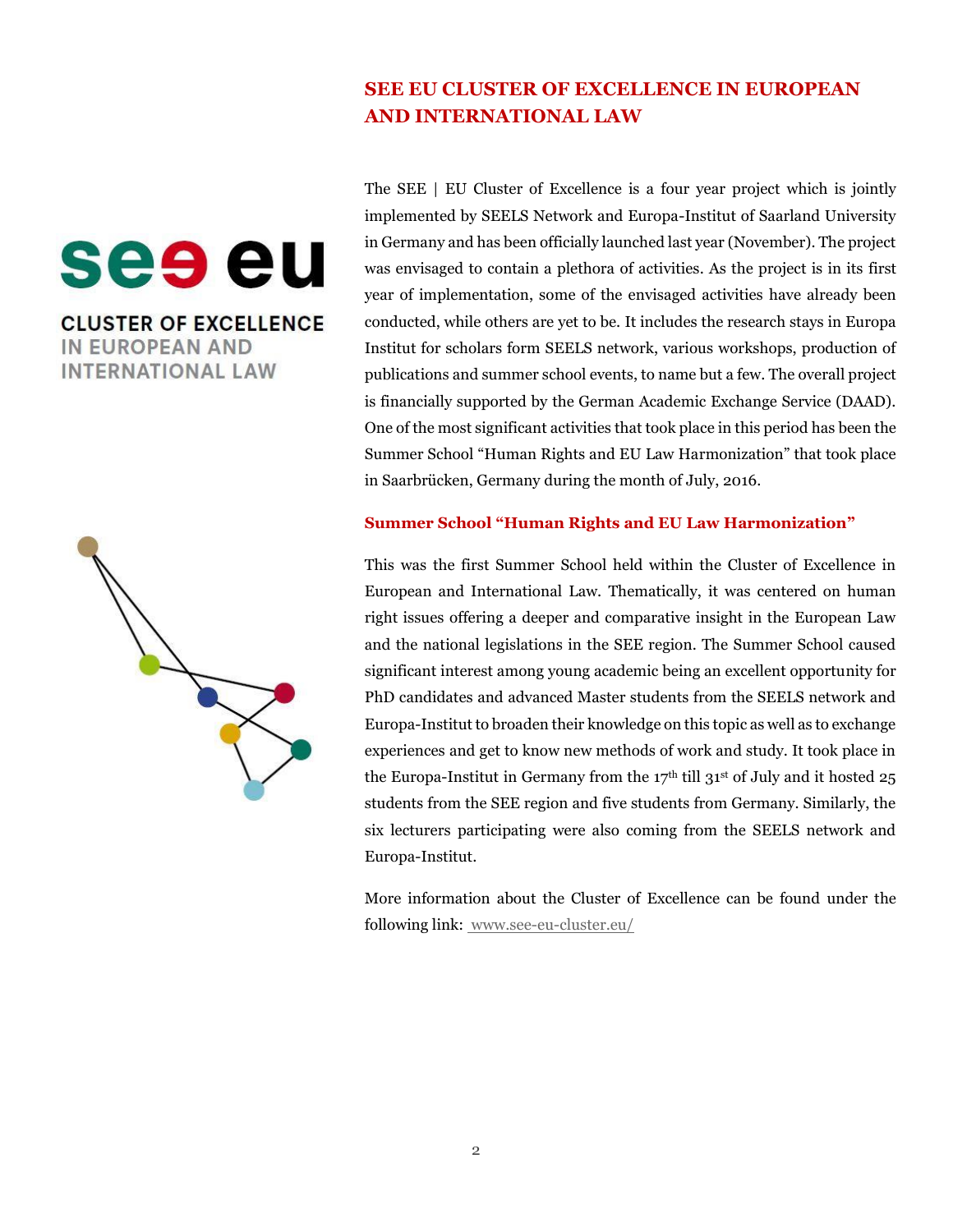





## **LEGAL PROTECTION AGAINST DISCRIMINATION IN SOUTH EAST EUROPE PROJECT**

Together with Ludwig Boltzmann Institute, SEELS was one of the key partners in the regional research project "Legal Protection against Discrimination in South East Europe", funded by the German Ministry of Economic Cooperation and Development and implemented by the Deutsche Gesellschaft für Internationale Zusammenarbeit (GIZ) GmbH Open Regional Fund – Legal Reform. The project had an objective to improve the methodological capacities of the relevant stakeholders to act against discrimination in the SEE region, and was envisaged to have three core activities: conduction of national researches by team of experts; preparation of a regional comparative study; and production, publication and dissemination of a policy brief. The project was officially launched in October 2015.

#### **Publication "Legal Protection against Discrimination in South East Europe: Regional Study"**

The comprehensive publication "Legal Protection against Discrimination in South East Europe: Regional Study" is consisted of papers presenting the experts' findings from the national researches on anti-discrimination in SEE countries. The book is structured in three parts: 1) Synthesis Report on Legal Protection against Discrimination in SEE; 2) National Reports on Legal Protection against Discrimination and 3) Conclusions and Recommendations. The publisher of this book is the Centre for SEELS which conducted the overall editing, proof-reading, compiling and designing.

The publication is available for free download on our  $web - page$ .

#### **Regional Conference "Legal Protection against Discrimination in South East Europe"**

One of the activities within the project "Legal Protection against Discrimination in South East Europe" was the Regional Conference that took place in Budva, Montenegro, during the month of June 2016. The aim of the Conference was to discuss how can the legal and institutional framework, as well as the legal education on anti-discrimination be strengthened in the region of South East Europe. More than 80 representatives of the SEE states' judicial, administrative and educational institutions participated at the Conference, among which were the Centre for SEELS' Secretary General and Fundraising Coordinator.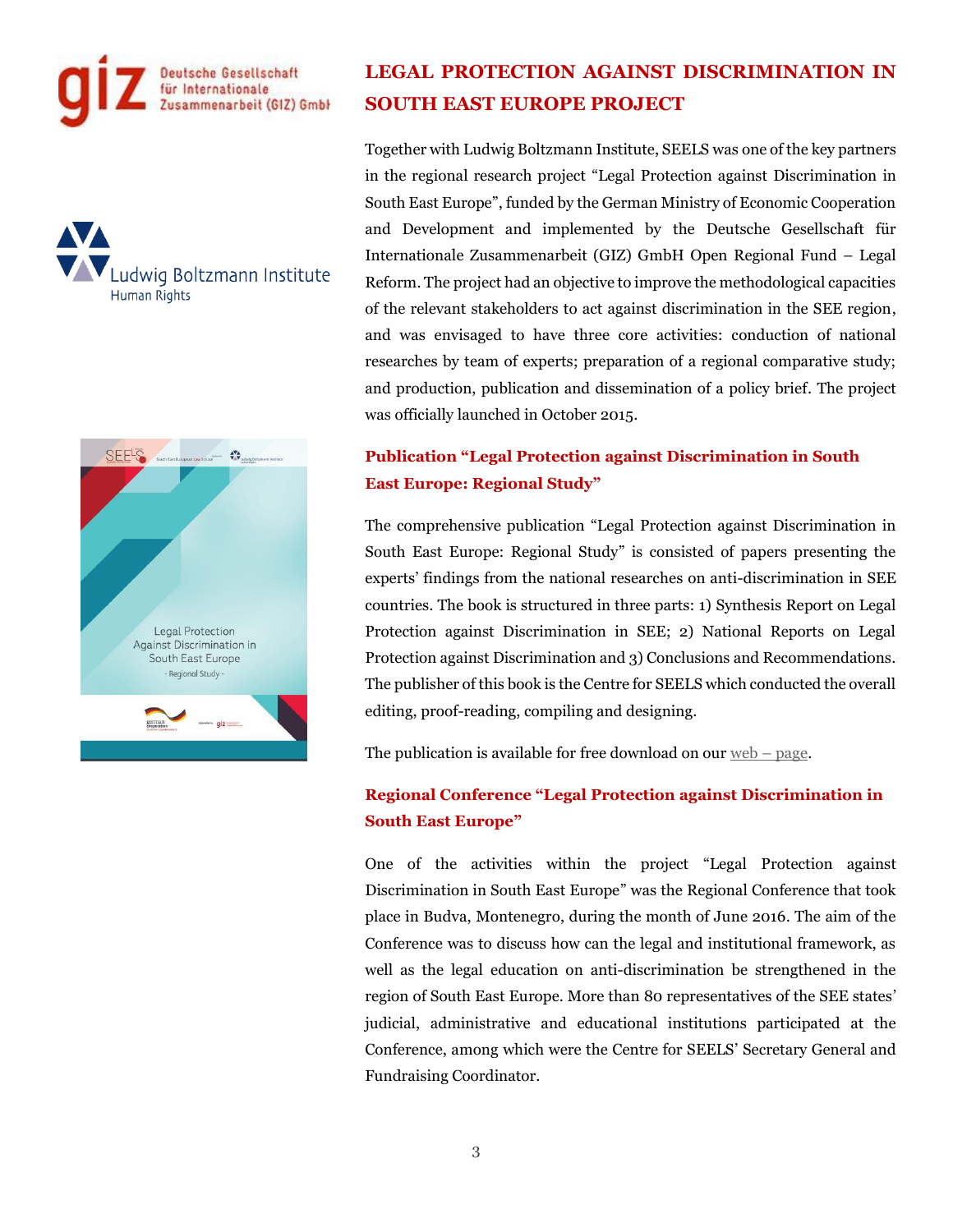





#### **SEE LAW JOURNAL – PREPARATION OF THIRD EDITION**

The South East European Law Journal (SEE Law Journal) is a scientific English language journal of SEELS network. The SEE Law Journal publishes high-quality original, double peer-reviewed scientific, review and professional articles focusing on relevant questions of the regional, European and international integration of SEE countries, issues of the legal reform and approximation with the *acquis communitaire*, best practices in the legal reform and unification of the legislation in the region of South East Europe and the EU.

By now two issues of the SEE Law Journal were produced by SEELS with the financial support of Deutsche Gesellschaft für Internationale Zusammenarbeit (GIZ) Open Regional Fund for South East Europe – Legal GIZ Legal Reform office in Skopje. Currently, the third edition of the SEE Law Journal is under way. After the deadline for submission of papers was met (September 15th) the paper review process started. We are expecting the new issue to be published by the end of the current year.

## **SEE | EU LAW NET- GRADUATES4ACADEMIA – SUMMER SCHOOL "CHALLENGES OF MIGRATION AND ASYLUM – LEGAL ASPECTS"**

The SEELS Network and Europa-Institut, Saarland University have a wellestablished collaboration. This can be seen from the partnership within the SEE | EU Cluster of Excellence in European and International Law, but also from the joint organizations of four Summer School, with the support of the German Academic Exchange Service – DAAD.

The latest Summer School was entitled "Challenges of Migration and Asylum – Legal Aspects" and it took place in Ohrid, Republic of Macedonia during the month of September 2016. It was attended by 25 students coming from the members of SEELS and Europa-Institut. The Summer School was indeed comprehensive, up to date and successful as it was addressing topics that are of great significance from both theoretical and practical point of view. Namely the programme was composed both of lectures carried out by academics which covered the theoretic aspects of the topic, but also of presentations of the selected practitioners (UNHCR Representative in Skopje, representative of the Deutsche Gesellschaft für Internationale Zusammenarbeit (GIZ) GmbH Office in Skopje, and various NGOs) who gave the deeper insight to the practical aspects of these issues.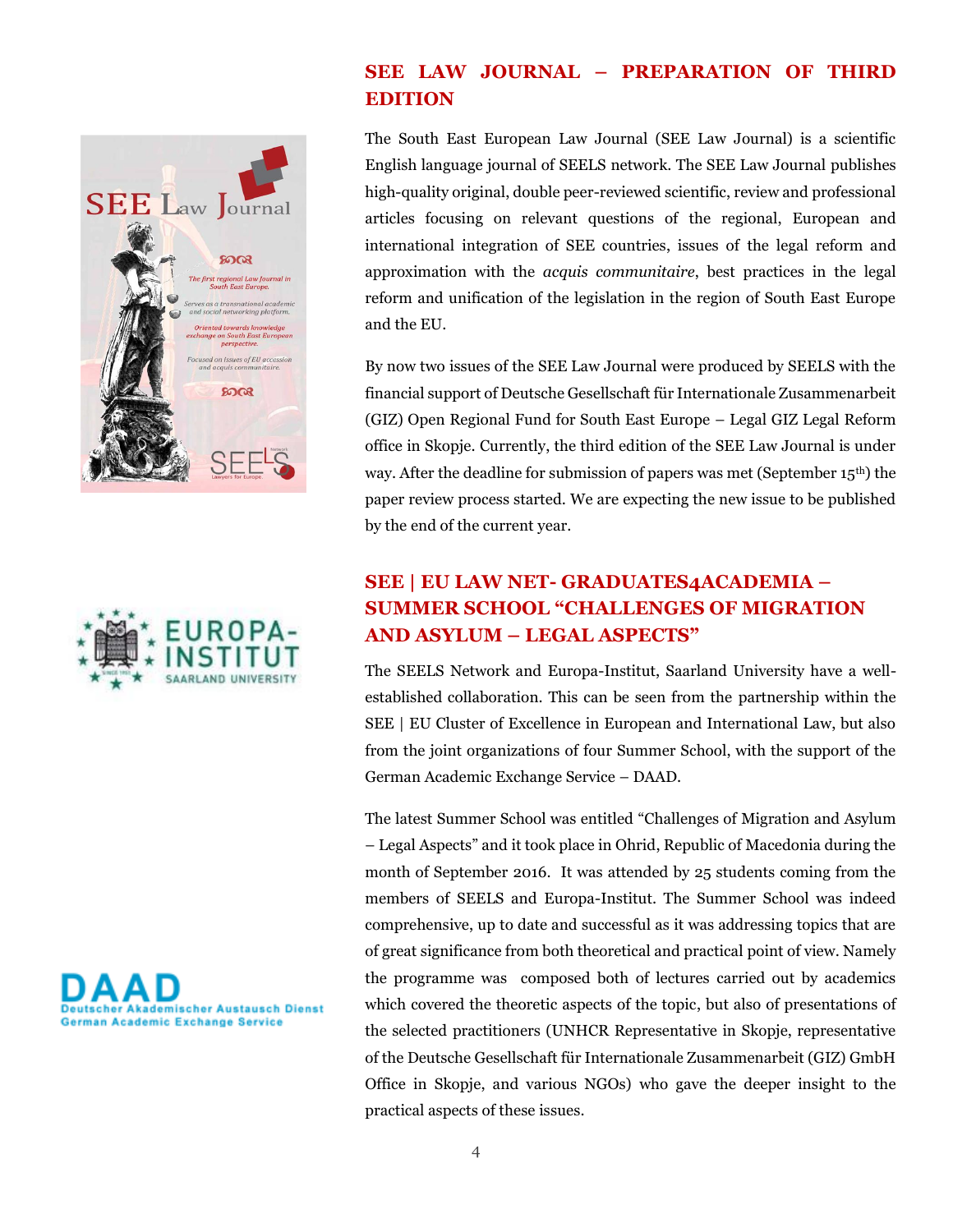It is our sincere hope that the expectations of the students and all of the other participants were met, and that more Schools of this sort are yet to take place.



#### **PROPOSAL SUBMISSION "SUMMER SCHOOL ON CONSTITUTIONAL LIMITATIONS TO CRIMINAL LAW AND HUMAN RIGHTS PROTECTION"**

During the month of September the staff of the Centre for SEELS was working on the project proposal of the above mentioned Summer School together with scholars from the Research Center for Human Rights in Criminal Proceedings of the University of Passau in Germany. The overall objective of the proposed project is to advance and promote the exchange of knowledge and views on the way criminal law limitations affect human rights in South Eastern Europe and Germany. For SEELS, the planned measure is of particular importance as it will allow for a cooperation with new partners and donors as well as enrich its activity portfolio by targeting the field of Criminal Law.

The proposal was submitted to the Rule of Law Programme – South East Europe of Konrad-Adenauer Foundation. If the project is approved the Summer School is going to take place in Belgrade (Serbia) in 2017.

## **SEELS AS A ROLE MODEL FOR REGIONAL ACAEDMIC COOPERATION IN THE SOUTH CAUCASUS REGION?**

The Manager and the Fundraising Coordinator of the Centre for SEELS, Prof. Dr. Goran Koevski and Mr. Manuel Unten Kanashiro, upon the invitation of the Deutsche Gesellschaft für Internationale Zusammenarbeit (GIZ) GmbH, participated at the Regional Roundtable – "Initial Stage of University Education in Jurisprudence: Focusing on profession in the course of academic education" held in Tbilisi, Georgia during the 22nd and 23rd of September 2016. Although generally focused on legal studies, their initiation and methodology the roundtable also referred to the opportunities for international collaboration among the Law Schools pointing out, as an excellent example, the SEELS Network. The Manager of the Centre for SEELS, Prof. Dr. Goran Koevski carried out a presentation in which he elaborated SEELS' purpose, structure, experiences and challenges of such endeavor.